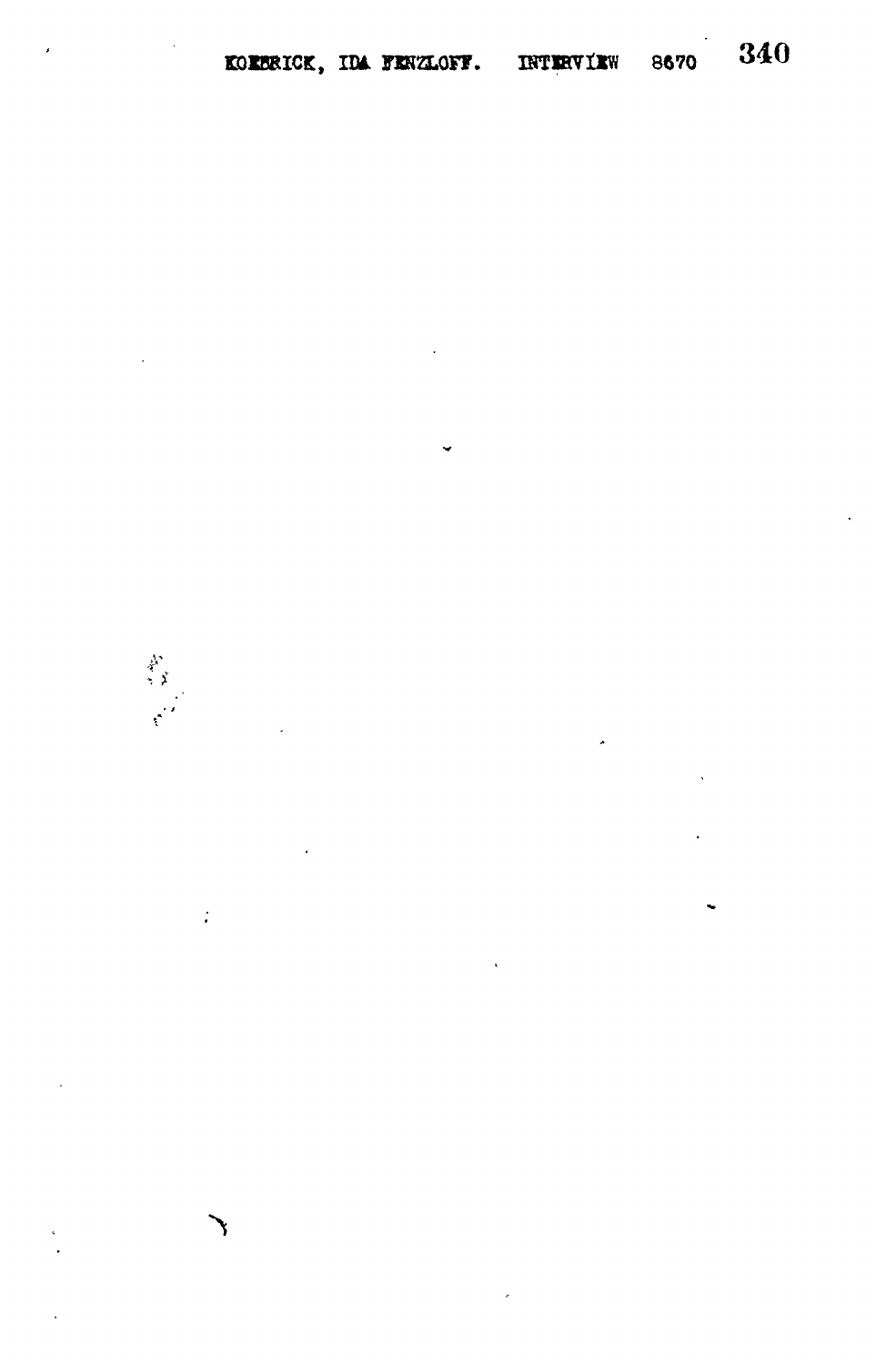## Interview with Ida Feazloff Koebrick Si Reno, Oklahoma

Interviewer - Mrs. Nora Lorrin Indian-Pioneer History,S-149 September 23, 1937

Mrs. Ida (Fenzloff) Koobrick was born in Germany, September 11, 1869. Her father, Carl Fenzloff, was born in Germany, February 23, 1836, and died October 29, 1924. Her mother, Whilemina (Hein) Fenzloff, was born in Germany, about 1845. Her parents were married in Germany and came to the United States when Mrs. Koebriok was nine months old. There were six children, three born in Germany and three in America. They came to New York Harbor and went directly from there to Dubuque, Jowe. Her father was a stone mason and worked at that trade while they were living at Dubuque.

They lived at Dubuque for about five years then 1. ey moved to Charles City, Iowa, living there three years and then Mr. Fenzloff bought a farm, six miles east of Charles City, and they lived there until his death. He still did stone mason work after he moved to the farm as well as his regular farm work.

り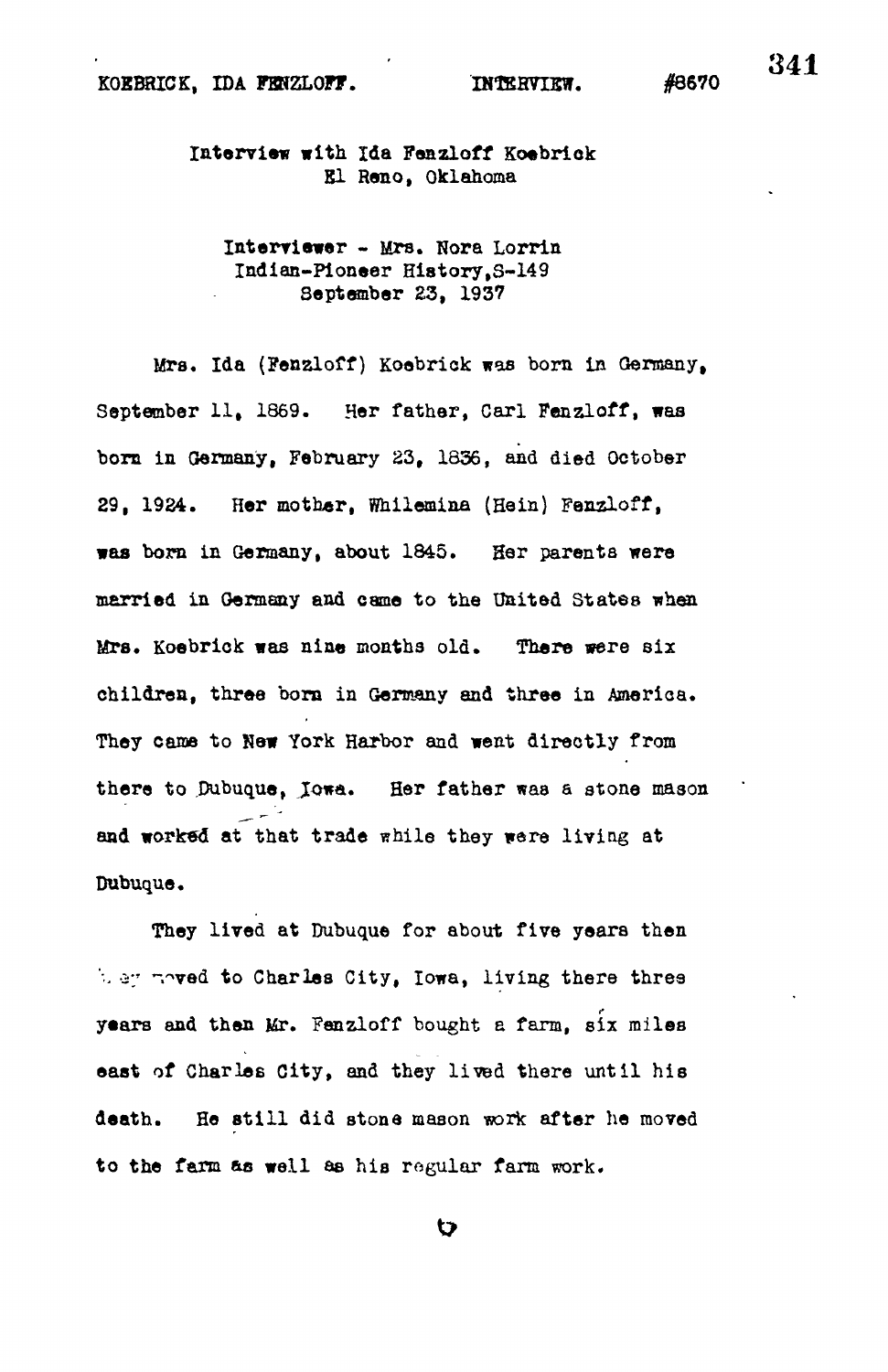342

 $\overline{2}$ 

Mrs. Koebrick was married to Fred.Koebrick on March 11, 1888. Her husband at that time was a wagon maker and worked in a wagon shop at Charles City, Iowa. They came to Oklahoma in 1895, and had four children at the time; they have six children, four boys and two girls.

Mr. Koebrick had a brother living on a farm near Charles City, and he was not doing so well on it and he heard of some land in Oklahoma that could be gottea cheap. He and some other men, six in all, came down here on the train and looked the country over and bought a farm seven miles southwest of El Reno. They came back to Charles City, and Mr. Fred Koebrick's brother sold his place there, took his family in a passenger car with his furniture, household goods, and some stock on a freight car and his brother, Mr. Fred Koebrick, came with the freight car to look after his brother's goods.

Kr. Fred Koebrick stayed with his brother two months, helping him to get settled and looking the country over. After returning home to Charles City,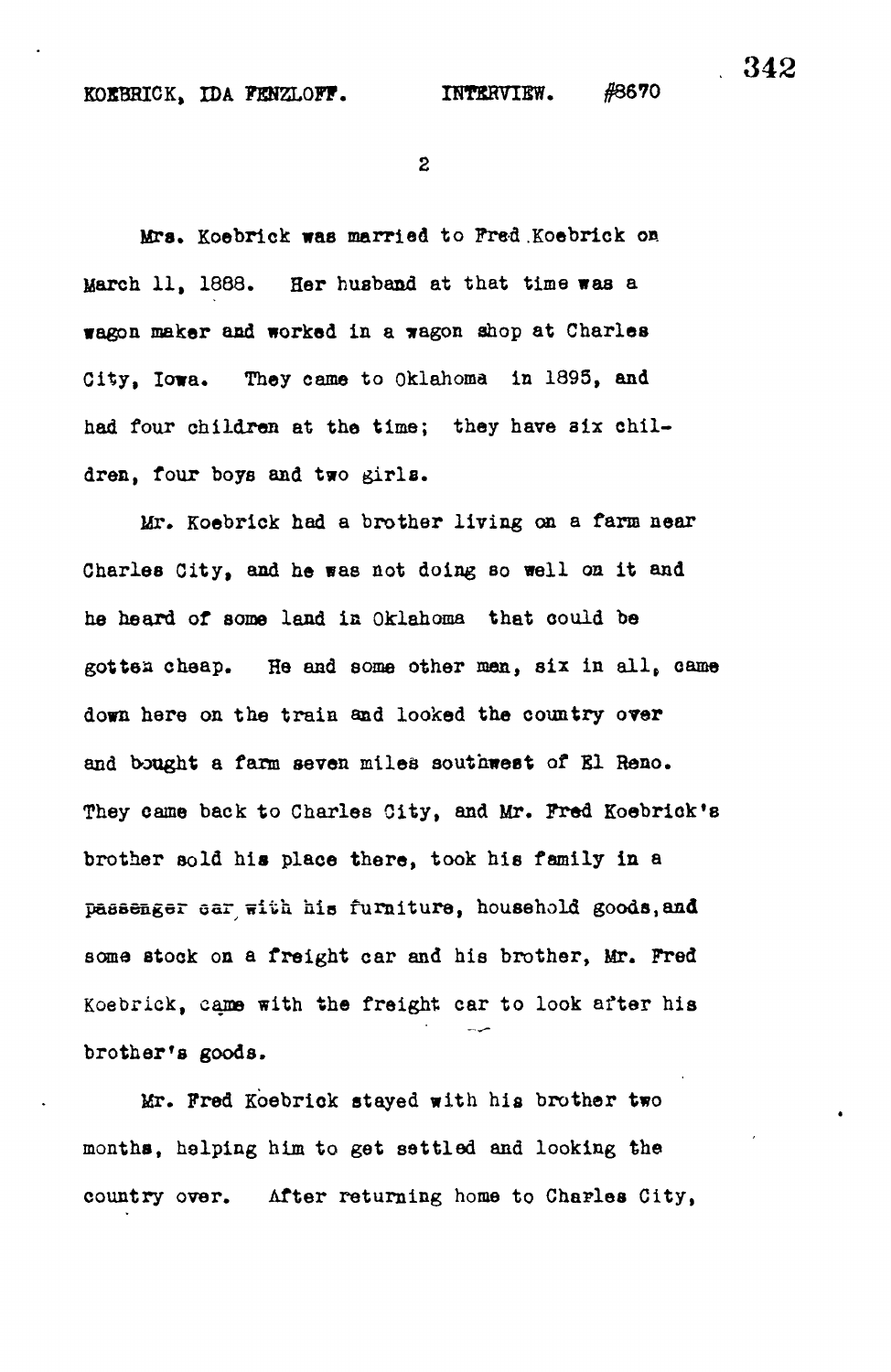KOKBRICK, IDA FENZLOFF. INTERVIEW. #8670.

 $\mathbf{3}$ 

he was no longer satisfied. He liked Oklahoma so well that he wanted to come here to live. The next year they packed, sold out and came down on the train. They came to El Reno, bought two lots on South Rock Island Street and built a little two room house on it which was neatly made,being finished with weather boarding. Mr. Fred Koebrick at that time was a carpenter and he helped to build the first little Methodist Church that was built in the 900 block on Rook Island Street.

The first year they were here the weather was hot and dry and dusty. Mrs. Koebrick and the children got sick with the malarie fever and Mr. and Mrs. Koebrick lost their oldest boy the first Fall they were here. They tried to sell their house and lots and ?! I they could get for them was an offer of \$50.00 and they would not sell for that so they renained and the longer they stayed the better conditions became, and they decided not to leave at all. Her husband got  $\sqrt{s}$  and  $\frac{1}{2}$  shop, learned the plumber's trade, made

343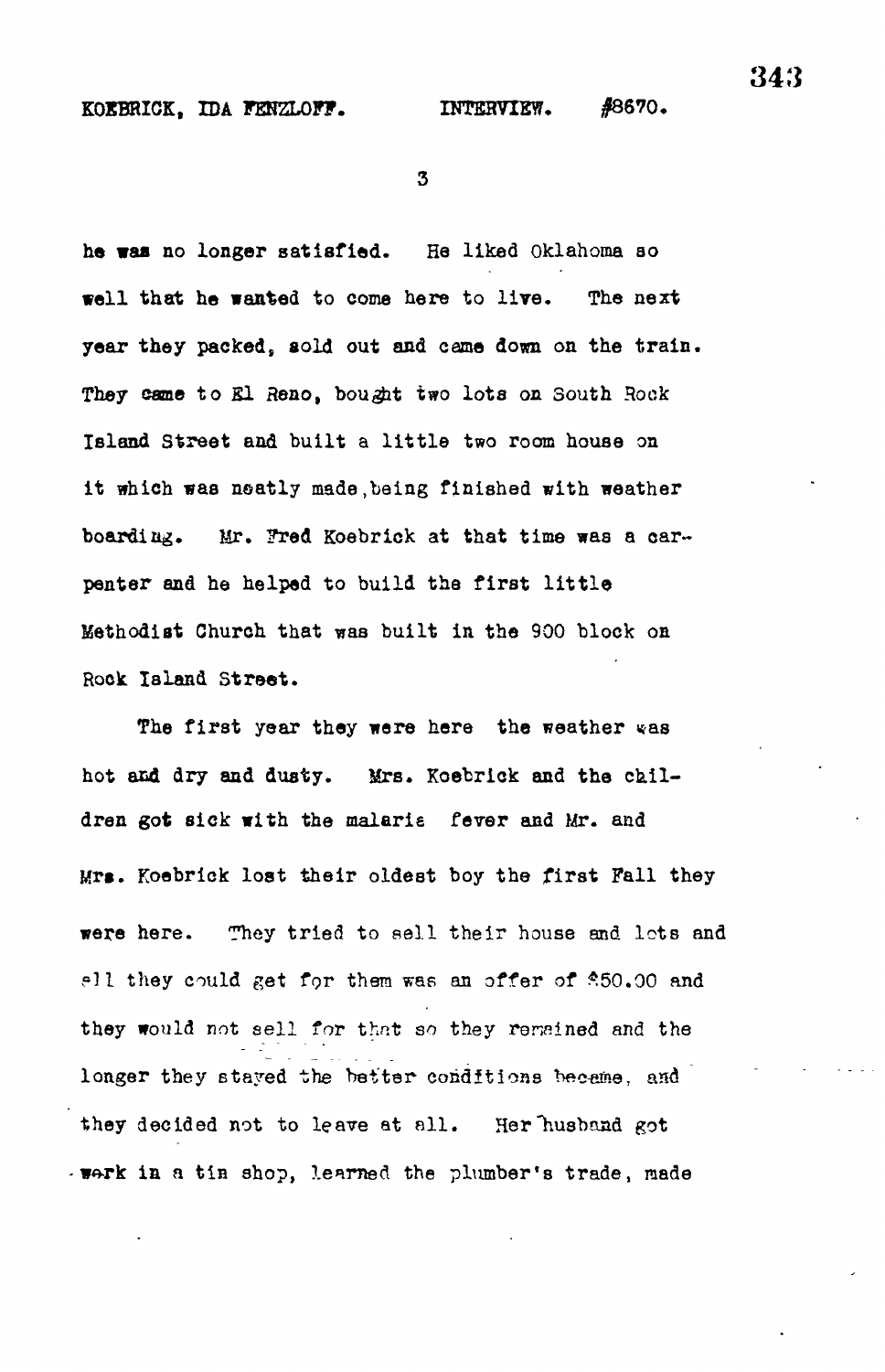KOEBRICK, IDA FENZLOFF. INTERVIEW. #8670

J

4

money, and got along fine.

They only brought their clothes, bed clothes, and dishes from Iowa and bought the things they needed for their little two room house after they got here. They uaed wood for fuel and obtained it easily. The farmers would bring wood to town already cut in atove lengths per load and ready to put in the stove for \$1.00/or at most \$1.50. They had to buy their water until they got their well' dug. A Mr. Downey had a tank aad he would drive to the springs at Darlington, fill his tank, and then sell water in El Reno at 10 cents a barrel and the Koebricks bought their water from him.

Their food was mostly salt meat, bread and potatoes (sweet potatoes.) At first the people here had bad luck with their potatoes and for awhile they thought that they could not raise Irish potatoes here. They had gotten in some seed potatoes from Idaho and they did not do well here. It was some time before they found that it was not the country that was wrong but the seed potatoes.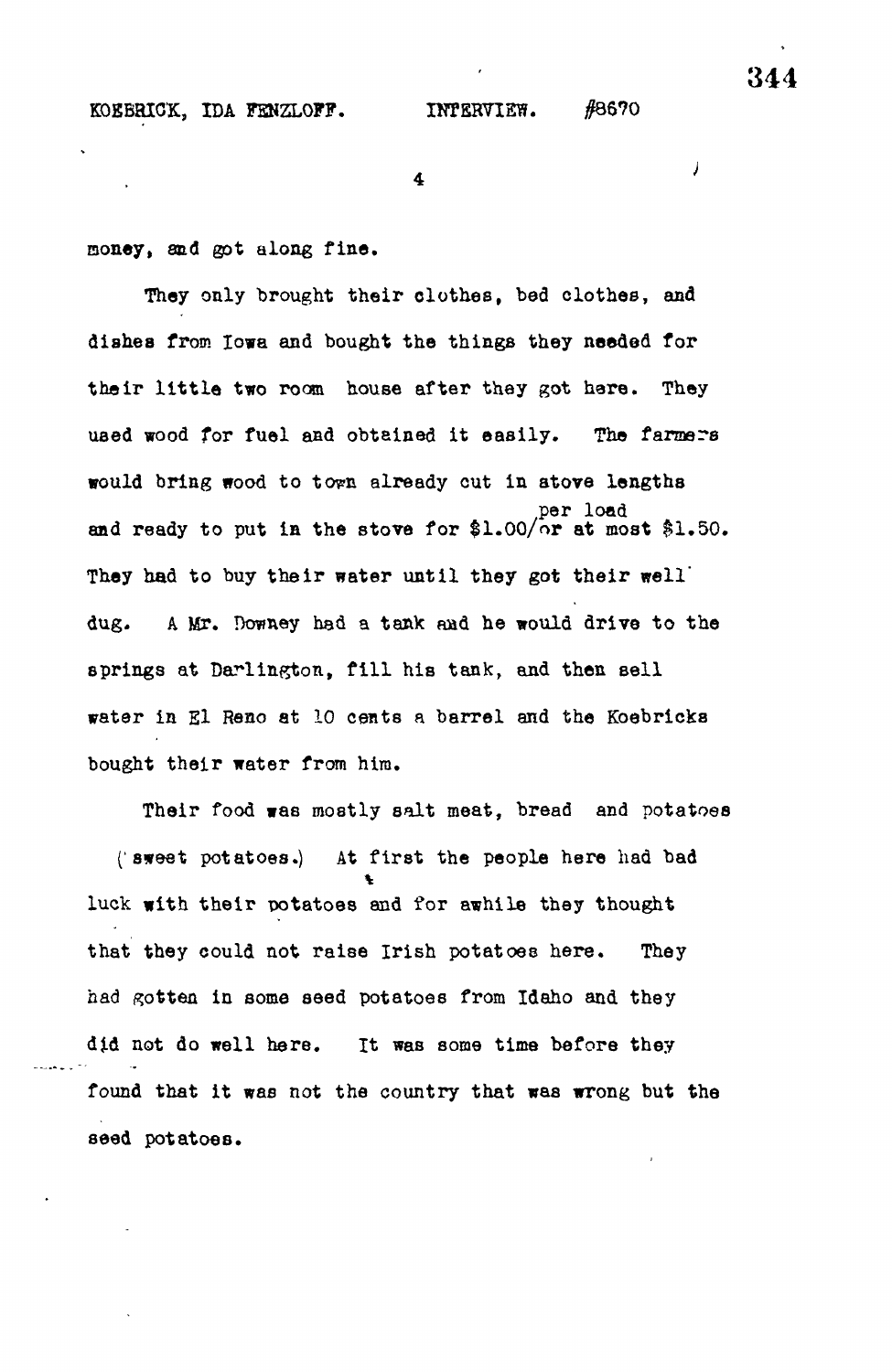5

There were three grocery stores when they came j / / / to El Reno. to El Reno. There *vop* the'Tagle Brothers' Grocery  $\frac{1}{\sqrt{2}}$  brothers were from the Kc/ebrick field  $\frac{1}{\sqrt{2}}$ home town,  $\frac{1}{2}$  owe-.; j;uffinant and  $\frac{1}{2}$  $\frac{1}{\sqrt{2}}$ 

Mr. and Ers. Loetrick thought that when they came to Okiahoma, the Indiana would be everywhere but they to  $\mathcal{L}$  to  $\mathcal{L}$  the every respect to  $\mathcal{L}$  the every respect to  $\mathcal{L}$ vrere net. J!rs, Koebrick saw her first Indians at the early day school buildings, over on the 60 $\phi$  block on South Rock Island Street, where a lecture  $\mu$ as being given by Indians and white people. There were about fifty Indians there, nost of them boys and girls from Darlington and from the Caddo School and they were in uniform, tho girls having on dresses alike that were made of some blue and unite cotton naterial, blue with "the pin stripes. Three of the Indians spoke in their own tongue and *rare* dressed in full Indian regalia. The Indian boys wore buck skin pants fringed along the side, large feathered hoad dresses and bended moccasins and blankets and they called those who talked "Chiefa."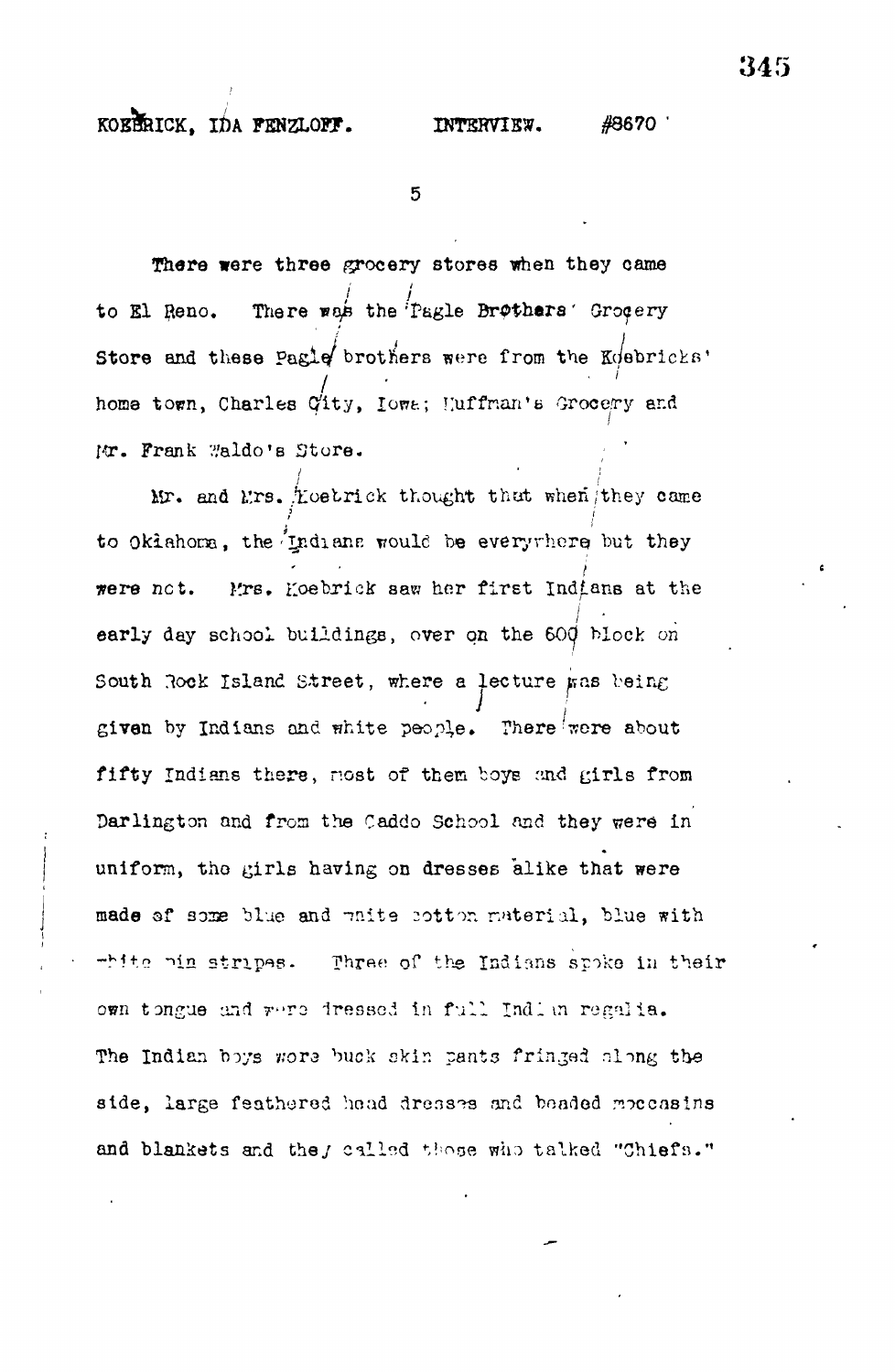346

6

The lecture had something to do with school but she could not tell much about it. The lecture lasted about an hour or little better. The white teachers also talked. There was one old Indian who did not say anything just sat back and watched interestedly.

r.c£»ol, which was called Caddo Springs then. They

say anything just sat back and watched interestedly.

They used to gather wild grapes and sand plums and get themselves eaten up with chiggers. There and get the model with chiggers. The model with chiggers. The model with chiggers. There is a contract of  $\alpha$ were no chiggers where they came from and it was were no chiggers where they came from an and it was they came from an and it was they came from an quite awhile before they knew what chiggers were and what to do for them. At first people told them to bathe in salt water but Mrs. Koebrick found that bathe in salt water but Mrs. Koebrick found that rubbing a little butter on each bite stopped the itching more quickly. They had a scratchy time for a while.

They used to go out to Darlington and have picnics. A crowd would get together and go out there and serve watermelon, cantaloupe, and ice cream. there and serve watermelon, cantaloupe, and ice cream. They used to cut cantaloupes in half and fill them with

They used to cut can take the main  $\mathcal{L}_\mathcal{A}$  and fill them with an and fill them with an and fill them with